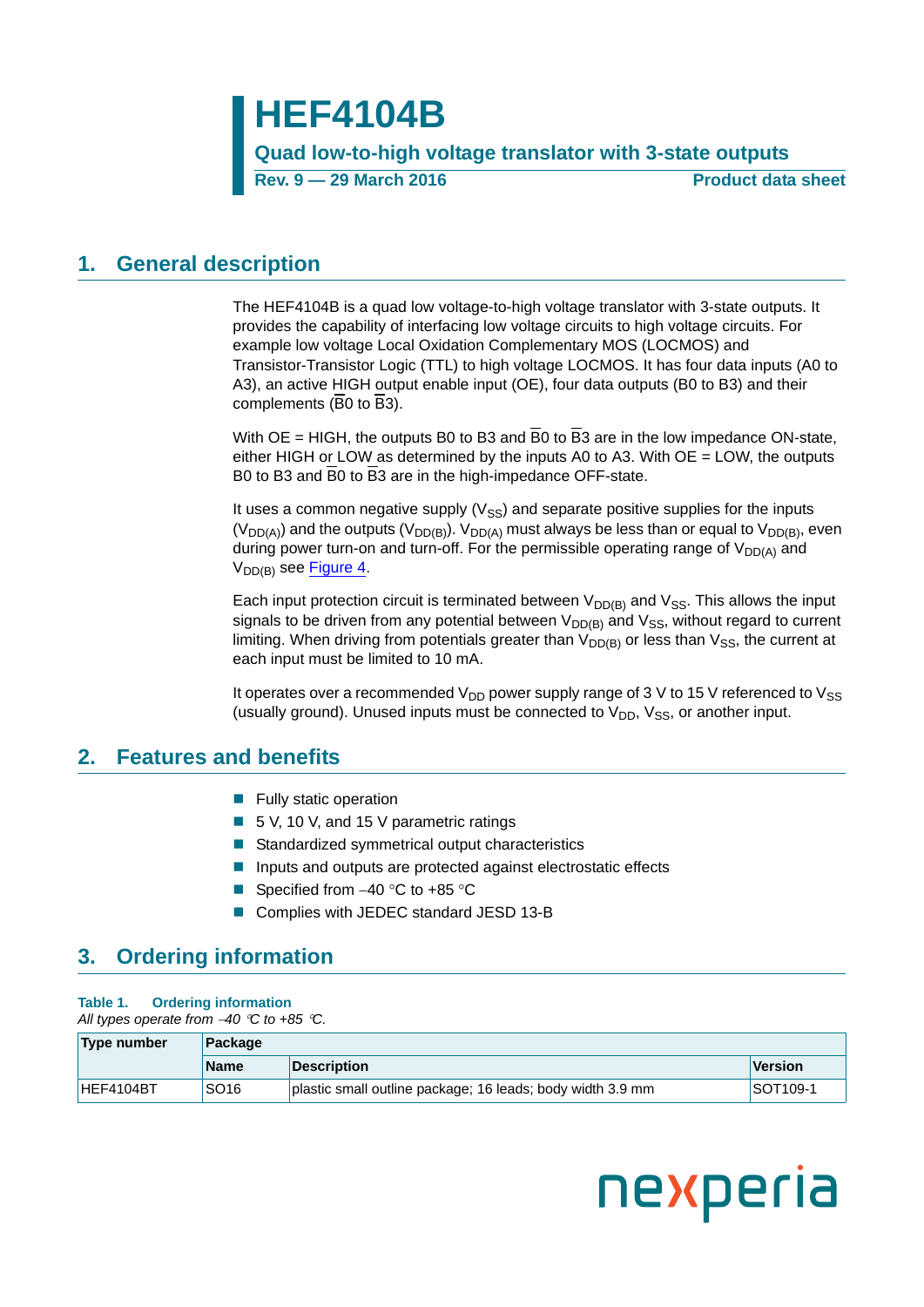### **Quad low-to-high voltage translator with 3-state outputs**

# <span id="page-1-0"></span>**4. Functional diagram**

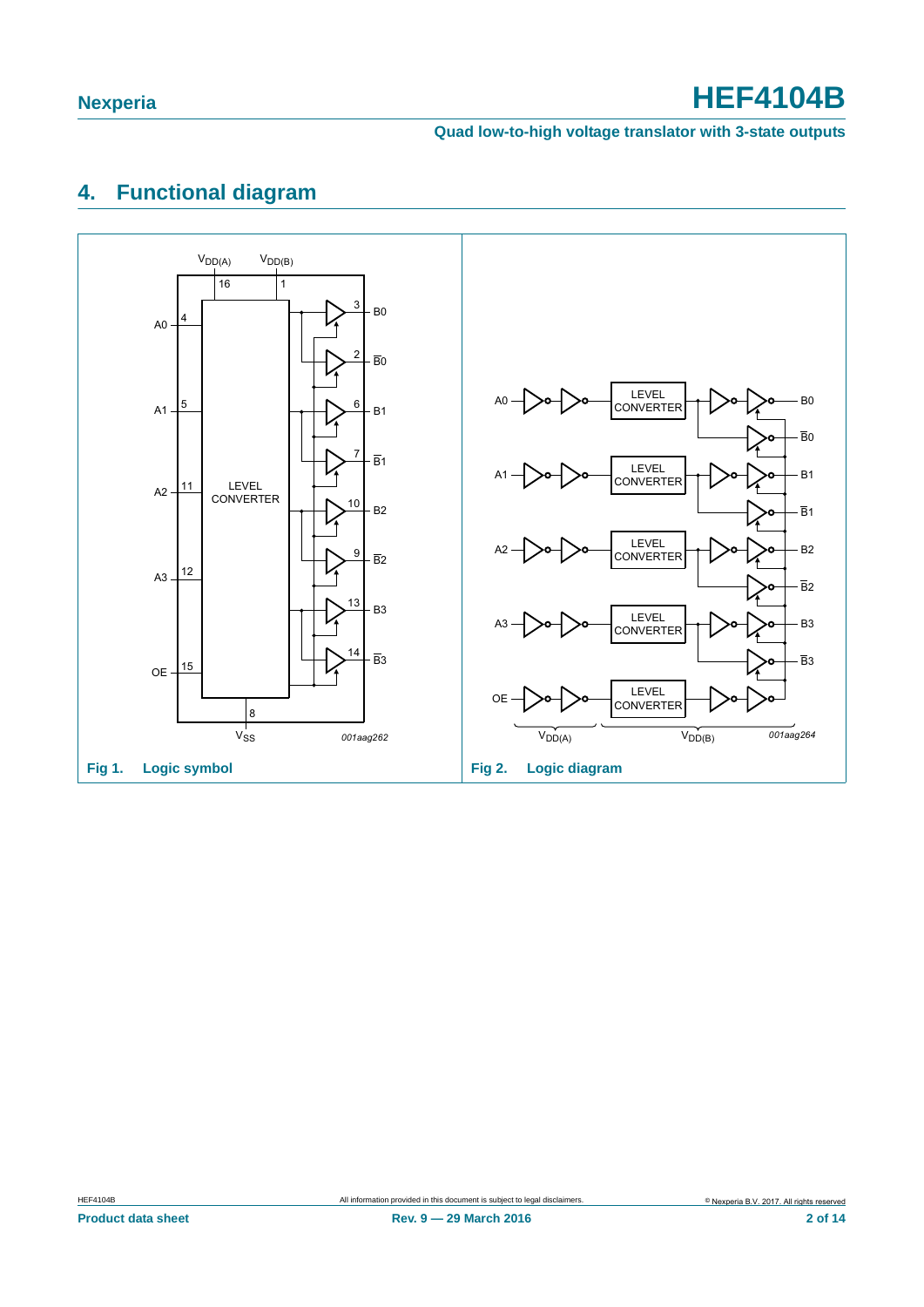# <span id="page-2-1"></span>**5. Pinning information**

### **5.1 Pinning**

<span id="page-2-2"></span>

### **5.2 Pin description**

### <span id="page-2-3"></span>**Table 2. Pin description**

| <b>Symbol</b>                      | Pin          | <b>Description</b>                   |  |
|------------------------------------|--------------|--------------------------------------|--|
| $V_{DD(B)}$                        |              | supply voltage port B                |  |
| $\overline{B}0$ to $\overline{B}3$ | 2, 7, 9, 14  | complementary data output            |  |
| B0 to B3                           | 3, 6, 10, 13 | data output                          |  |
| A0 to A3                           | 4, 5, 11, 12 | data input                           |  |
| $V_{SS}$                           | 8            | common negative supply voltage (0 V) |  |
| OE.                                | 15           | output enable input                  |  |
| $V_{DD(A)}$                        | 16           | supply voltage port A                |  |

# <span id="page-2-4"></span>**6. Functional description**

### Table 3. Function table<sup>[1]</sup>

| <b>Control</b> | Output |               |  |  |
|----------------|--------|---------------|--|--|
| <b>OE</b>      | ∣Bn    | ∣Bn           |  |  |
| lн             | An     | $\sim$<br>'An |  |  |
| --             | -      | -             |  |  |

<span id="page-2-0"></span>[1]  $H = HIGH$  voltage level;  $L = LOW$  voltage level;  $Z = high$ -impedance OFF-state.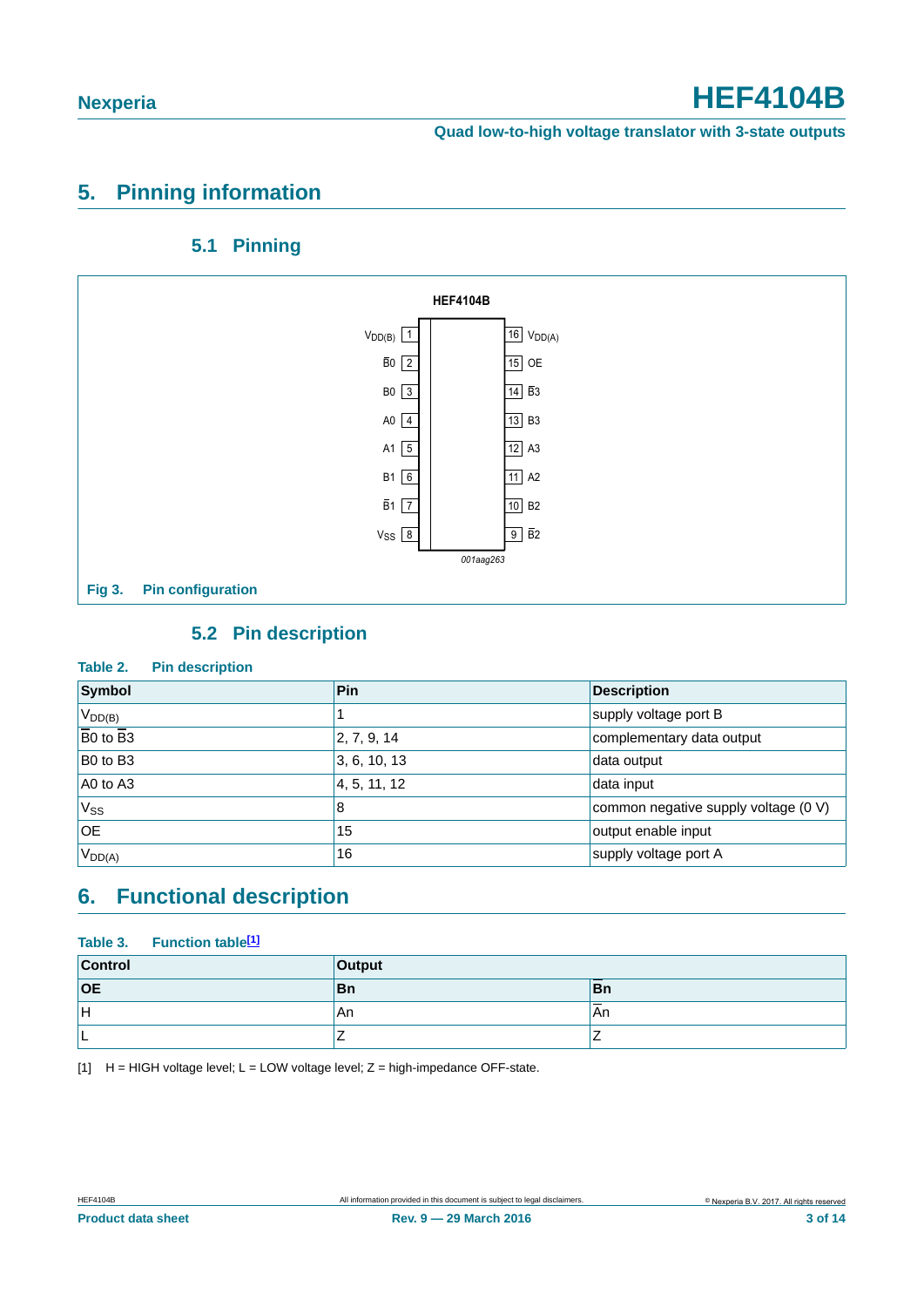# <span id="page-3-2"></span>**7. Limiting values**

#### **Table 4. Limiting values**

*In accordance with the Absolute Maximum Rating System (IEC 60134). Voltages are referenced to V<sub>SS</sub> = 0 V (ground).* 

| Symbol             | Parameter               | <b>Conditions</b>                             | <b>Min</b> | <b>Max</b>        | Unit          |
|--------------------|-------------------------|-----------------------------------------------|------------|-------------------|---------------|
| $V_{DD(A)}$        | supply voltage A        | port A; $V_{DD(A)} \leq V_{DD(B)}$            | $-0.5$     | $+18$             | V             |
| $V_{DD(B)}$        | supply voltage B        | port B; $V_{DD(B)} \geq V_{DD(A)}$            | $-0.5$     | $+18$             | V             |
| $I_{IK}$           | input clamping current  | $V_1$ < -0.5 V or $V_1$ > $V_{DD(A)}$ + 0.5 V |            | ±10               | mA            |
| $ V_1 $            | input voltage           |                                               | $-0.5$     | $V_{DD(A)} + 0.5$ | V             |
| $I_{OK}$           | output clamping current | $V_O$ < -0.5 V or $V_O$ > $V_{DD(B)}$ + 0.5 V |            | ±10               | mA            |
| $I_{VO}$           | input/output current    |                                               |            | ±10               | mA            |
| $I_{DD}$           | supply current          | $[1]$                                         |            | 50                | mA            |
| $T_{\text{stg}}$   | storage temperature     |                                               | $-65$      | $+150$            | $^{\circ}C$   |
| $T_{\mathsf{amb}}$ | ambient temperature     |                                               | $-40$      | $+85$             | $^{\circ}C$   |
| $P_{\text{tot}}$   | total power dissipation | $T_{amb}$ = $-40$ °C to +85 °C                |            |                   |               |
|                    |                         | $[2]$<br>SO <sub>16</sub>                     |            | 500               | mW            |
| $\overline{P}$     | power dissipation       | per output                                    |            | 100               | $\mathsf{mW}$ |

<span id="page-3-0"></span>[1]  $I_{DD}$  is the combined current of  $I_{DD(A)}$  and  $I_{DD(B)}$ .

<span id="page-3-1"></span>[2] For SO16 packages: above  $T_{amb} = 70 °C$ ,  $P_{tot}$  derates linearly at 8 mW/K.

# <span id="page-3-3"></span>**8. Recommended operating conditions**

#### **Table 5. Recommended operating conditions**

| <b>Symbol</b>       | <b>Parameter</b>                    | <b>Conditions</b>  | Min                | <b>Typ</b>               | <b>Max</b>         | <b>Unit</b> |
|---------------------|-------------------------------------|--------------------|--------------------|--------------------------|--------------------|-------------|
| $V_{DD(A)}$         | supply voltage A                    |                    | 3                  |                          | $\leq$ $V_{DD(B)}$ | V           |
| $V_{DD(B)}$         | supply voltage B                    |                    | $\geq$ $V_{DD(A)}$ |                          | 15                 | V           |
| $V_{\parallel}$     | input voltage                       |                    | 0                  |                          | $V_{DD(A)}$        | ν           |
| $I_{amb}$           | ambient temperature                 | in free air        | $-40$              |                          | $+85$              | $^{\circ}C$ |
| $\Delta t/\Delta V$ | input transition rise and fall rate | $V_{DD(A)} = 5 V$  |                    |                          | 3.75               | $\mu$ s/V   |
|                     |                                     | $V_{DD(A)} = 10 V$ |                    |                          | 0.5                | $\mu$ s/V   |
|                     |                                     | $V_{DD(A)} = 15 V$ |                    | $\overline{\phantom{0}}$ | 0.08               | $\mu$ s/V   |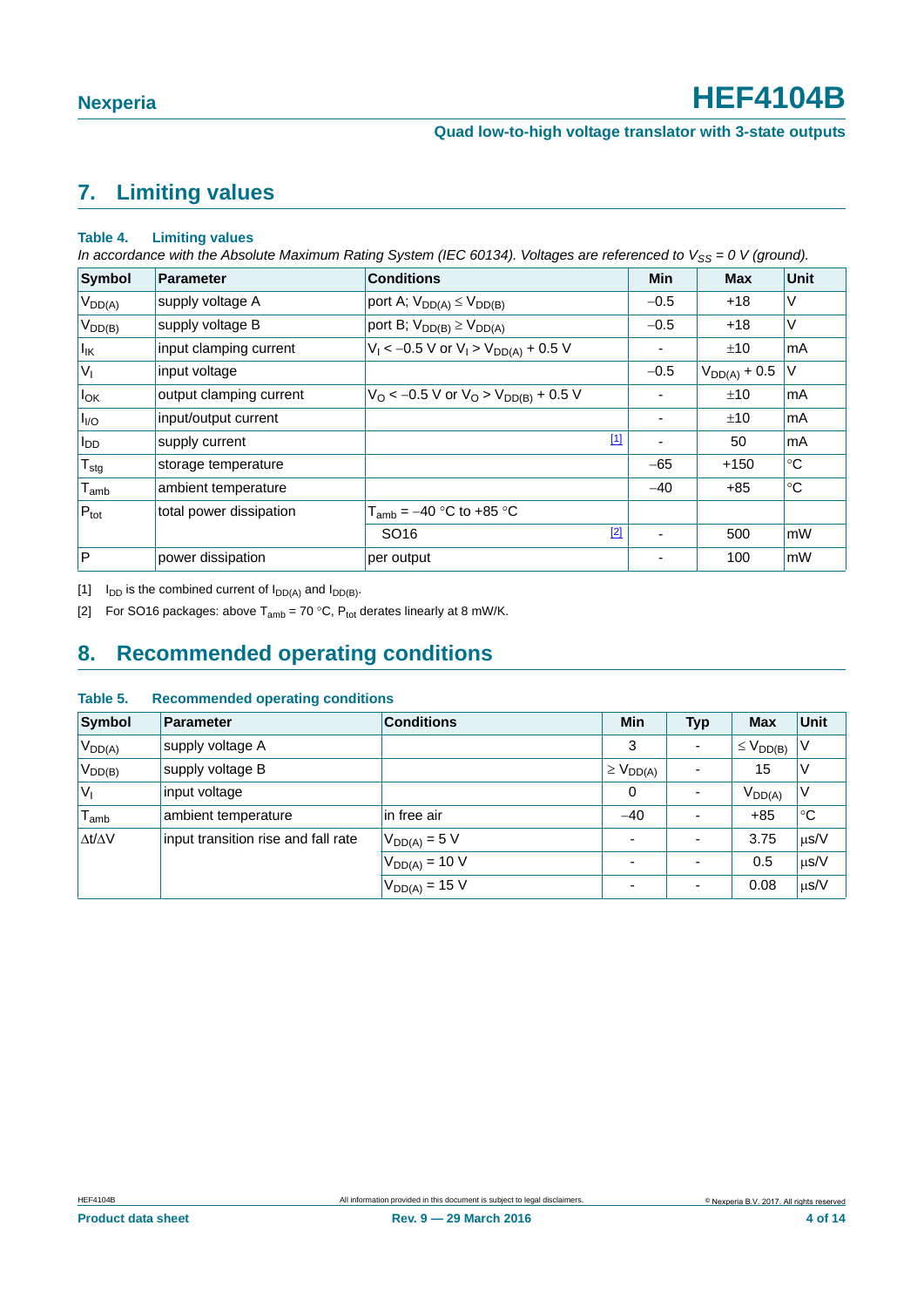# <span id="page-4-3"></span>**9. Static characteristics**

### <span id="page-4-2"></span>**Table 6. Static characteristics**

 $V_{DD(A)} = V_{DD(B)}$ ;  $V_{SS} = 0$  *V*;  $V_I = V_{SS}$  or  $V_{DD(A)}$ ; unless otherwise specified.

| Symbol                | Parameter                   | <b>Conditions</b>                | $V_{DD}$ [1]   |                | $T_{amb} = -40 °C$           |                | $T_{amb} = +25 °C$ | $T_{amb} = +85 °C$       |                          | Unit        |
|-----------------------|-----------------------------|----------------------------------|----------------|----------------|------------------------------|----------------|--------------------|--------------------------|--------------------------|-------------|
|                       |                             |                                  |                | Min            | <b>Max</b>                   | Min            | Max                | Min                      | <b>Max</b>               |             |
| $V_{IH}$              | <b>HIGH-level</b>           | $ I_O  < 1 \mu A$                | 5 V            | 3.5            | $\overline{a}$               | 3.5            | $\frac{1}{2}$      | 3.5                      | $\overline{\phantom{0}}$ | V           |
|                       | input voltage               |                                  | 10 V           | 7.0            | ä,                           | 7.0            | $\frac{1}{2}$      | 7.0                      | L.                       | $\vee$      |
|                       |                             |                                  | 15 V           | 11.0           | $\blacksquare$               | 11.0           | $\blacksquare$     | 11.0                     | $\blacksquare$           | V           |
| $V_{IL}$              | LOW-level                   | $ I_O  < 1 \mu A$                | 5 V            |                | 1.5                          |                | 1.5                | ä,                       | 1.5                      | $\mathsf V$ |
|                       | input voltage               |                                  | 10 V           | $\blacksquare$ | 3.0                          | $\blacksquare$ | 3.0                | ÷,                       | 3.0                      | V           |
|                       |                             |                                  | 15 V           |                | 4.0                          |                | 4.0                |                          | 4.0                      | $\vee$      |
| <b>V<sub>OH</sub></b> | <b>HIGH-level</b>           | $ I_{\text{O}} $ < 1 $\mu$ A     | 5V             | 4.95           | $\overline{\phantom{0}}$     | 4.95           | $\frac{1}{2}$      | 4.95                     | $\blacksquare$           | V           |
|                       | output voltage              |                                  | 10 V           | 9.95           | $\blacksquare$               | 9.95           | $\blacksquare$     | 9.95                     | $\blacksquare$           | $\vee$      |
|                       |                             |                                  | 15 V           | 14.95          | ÷,                           | 14.95          | ä,                 | 14.95                    | ä,                       | $\vee$      |
| $V_{OL}$              | LOW-level                   | $ I_O  < 1 \mu A$                | 5 V            | ÷,             | 0.05                         | $\blacksquare$ | 0.05               | $\blacksquare$           | 0.05                     | $\mathsf V$ |
|                       | output voltage              |                                  | 10 V           | $\blacksquare$ | 0.05                         | ä,             | 0.05               | $\blacksquare$           | 0.05                     | V           |
|                       |                             |                                  | 15 V           | $\blacksquare$ | 0.05                         | ÷,             | 0.05               | ÷,                       | 0.05                     | $\vee$      |
| $I_{OH}$              | <b>HIGH-level</b>           | $V_{O} = 2.5 V$                  | 5 V            | $\blacksquare$ | $-1.7$                       | $\blacksquare$ | $-1.4$             | $\blacksquare$           | $-1.1$                   | mA          |
|                       | output current              | $V_{O} = 4.6 V$                  | 5 V            | $\blacksquare$ | $-0.52$                      | $\blacksquare$ | $-0.44$            | ÷,                       | $-0.36$                  | mA          |
|                       |                             | $V_{O} = 9.5 V$                  | 10 V           | $\blacksquare$ | $-1.3$                       | $\blacksquare$ | $-1.1$             | $\blacksquare$           | $-0.9$                   | mA          |
|                       |                             | $VO = 13.5 V$                    | 15 V           | ÷,             | $-3.6$                       | $\frac{1}{2}$  | $-3.0$             | L.                       | $-2.4$                   | mA          |
| $I_{OL}$              | LOW-level                   | $V_O = 0.4 V$                    | 5 V            | 0.52           | $\blacksquare$               | 0.44           | ÷,                 | 0.36                     | ÷,                       | mA          |
|                       | output current              | $V_{O} = 0.5 V$                  | 10 V           | 1.3            | $\blacksquare$               | 1.1            | $\blacksquare$     | 0.9                      | $\blacksquare$           | mA          |
|                       |                             | $V_O = 1.5 V$                    | 15 V           | 3.6            | $\overline{a}$               | 3.0            | ÷,                 | 2.4                      | $\overline{\phantom{0}}$ | mA          |
| H.                    | input leakage current       |                                  | 15 V           | $\blacksquare$ | ±0.3                         | $\blacksquare$ | ±0.3               | $\blacksquare$           | ±1.0                     | $\mu$ A     |
| $I_{DD}$              | supply current              | all valid input                  | $[2]$<br>5V    | L.             | 20                           | ä,             | 20                 | L.                       | 150                      | $\mu$ A     |
|                       |                             | combinations;<br>$IO = 0$ A      | 10 V           | $\blacksquare$ | 40                           | $\frac{1}{2}$  | 40                 | ÷,                       | 300                      | μA          |
|                       |                             |                                  | 15 V           | $\blacksquare$ | 80                           | $\blacksquare$ | 80                 | L.                       | 600                      | $\mu$ A     |
| $I_{OZ}$              | OFF-state<br>output current | HIGH level;<br>$V_O = V_{DD(B)}$ | 15 V           | $\blacksquare$ | 1.6                          | $\blacksquare$ | 1.6                | $\overline{\phantom{a}}$ | 12.0                     | $\mu$ A     |
|                       |                             | LOW level;<br>$V_O = V_{SS}$     | 15 V           | ä,             | $-1.6$                       | $\blacksquare$ | $-1.6$             | $\blacksquare$           | $-12.0$                  | $\mu$ A     |
| C <sub>1</sub>        | input capacitance           | digital inputs                   | $\overline{a}$ | $\blacksquare$ | $\qquad \qquad \blacksquare$ | $\blacksquare$ | 7.5                | ä,                       | $\frac{1}{2}$            | pF          |

<span id="page-4-0"></span>[1]  $V_{DD}$  is the same as  $V_{DD(A)}$  and  $V_{DD(B)}$ .

<span id="page-4-1"></span>[2]  $I_{DD}$  is the combined current of  $I_{DD(A)}$  and  $I_{DD(B)}$ .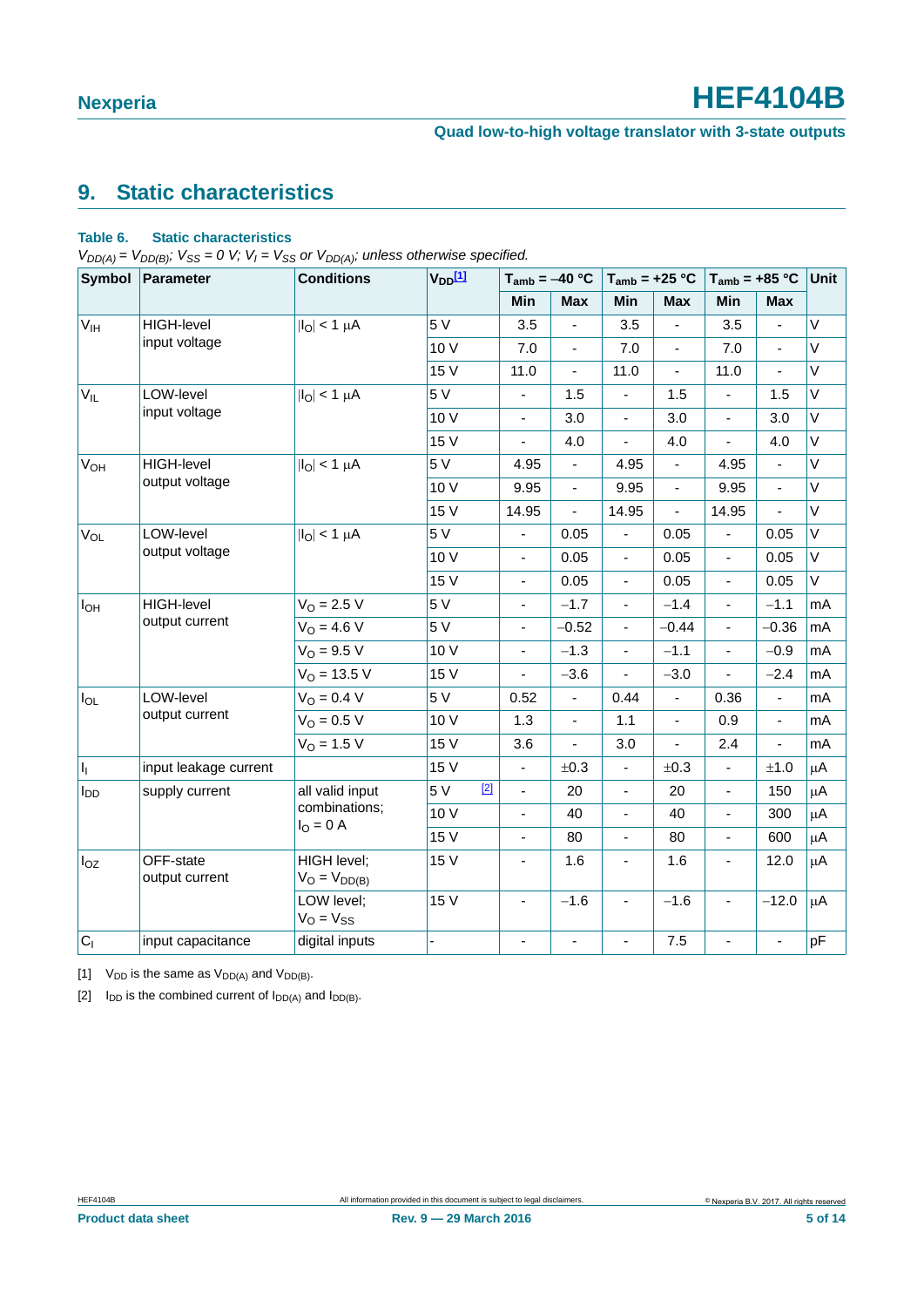### **Quad low-to-high voltage translator with 3-state outputs**



# <span id="page-5-1"></span><span id="page-5-0"></span>**10. Dynamic characteristics**

### **Table 7. Dynamic characteristics**

*Tamb = 25 C; for test circuit see [Figure 7](#page-8-0); unless otherwise specified.*

| <b>Symbol</b>                          | <b>Parameter</b>                             | <b>Conditions</b>              | <b>Extrapolation formula[1]</b>     | <b>Min</b>                   | <b>Typ</b> | <b>Max</b> | <b>Unit</b> |
|----------------------------------------|----------------------------------------------|--------------------------------|-------------------------------------|------------------------------|------------|------------|-------------|
| <b>HIGH to LOW</b><br>t <sub>PHL</sub> |                                              | An to Bn, Bn; see Figure 5     |                                     |                              |            |            |             |
|                                        | propagation delay                            | $V_{DD(A)} = V_{DD(B)} = 5 V$  | 143 ns + $(0.55 \text{ ns/pF})C_L$  | $\overline{\phantom{0}}$     | 170        | 340        | ns          |
|                                        |                                              | $V_{DD(A)} = V_{DD(B)} = 10 V$ | 69 ns + $(0.23 \text{ ns/pF})C_{L}$ | -                            | 80         | 160        | ns          |
|                                        |                                              | $V_{DD(A)} = V_{DD(B)} = 15$ V | 57 ns + $(0.16 \text{ ns/pF})C_L$   | $\overline{\phantom{a}}$     | 65         | 135        | ns          |
| t <sub>PLH</sub>                       | LOW to HIGH                                  | An to Bn, Bn; see Figure 5     |                                     |                              |            |            |             |
|                                        | propagation delay                            | $V_{DD(A)} = V_{DD(B)} = 5 V$  | 143 ns + $(0.55 \text{ ns/pF})C_L$  | $\overline{\phantom{a}}$     | 170        | 340        | ns          |
|                                        |                                              | $V_{DD(A)} = V_{DD(B)} = 10 V$ | 69 ns + $(0.23 \text{ ns/pF})C_L$   | -                            | 80         | 160        | ns          |
|                                        |                                              | $V_{DD(A)} = V_{DD(B)} = 15$ V | 62 ns + $(0.16 \text{ ns/pF})C_L$   | $\frac{1}{2}$                | 70         | 140        | ns          |
| t <sub>THL</sub>                       | <b>HIGH to LOW output</b><br>transition time | Bn or Bn; see Figure 6         |                                     |                              |            |            |             |
|                                        |                                              | $V_{DD(A)} = V_{DD(B)} = 5 V$  | 10 ns + $(1.00 \text{ ns/pF})C_L$   | -                            | 60         | 120        | ns          |
|                                        |                                              | $V_{DD(A)} = V_{DD(B)} = 10 V$ | 9 ns + $(0.42 \text{ ns/pF})C_{L}$  | -                            | 30         | 60         | ns          |
|                                        |                                              | $V_{DD(A)} = V_{DD(B)} = 15$ V | 6 ns + $(0.28 \text{ ns/pF})C_{L}$  | $\overline{\phantom{0}}$     | 20         | 40         | ns          |
| $t_{\text{TLH}}$                       | LOW to HIGH output                           | Bn or Bn; see Figure 6         |                                     |                              |            |            |             |
|                                        | transition time                              | $V_{DD(A)} = V_{DD(B)} = 5 V$  | 10 ns + $(1.00 \text{ ns/pF})C_L$   | $\overline{\phantom{a}}$     | 60         | 120        | ns          |
|                                        |                                              | $V_{DD(A)} = V_{DD(B)} = 10 V$ | 9 ns + $(0.42 \text{ ns/pF})C_{L}$  | $\qquad \qquad \blacksquare$ | 30         | 60         | ns          |
|                                        |                                              | $V_{DD(A)} = V_{DD(B)} = 15$ V | 6 ns + $(0.28 \text{ ns/pF})C_1$    | $\overline{\phantom{a}}$     | 20         | 40         | ns          |
| t <sub>PHZ</sub>                       | <b>HIGH to OFF-state</b>                     | OE to Bn, Bn; see Figure 6     |                                     |                              |            |            |             |
|                                        | propagation delay                            | $V_{DD(A)} = V_{DD(B)} = 5 V$  |                                     | $\overline{\phantom{a}}$     | 70         | 135        | ns          |
|                                        |                                              | $V_{DD(A)} = V_{DD(B)} = 10 V$ |                                     | $\overline{\phantom{0}}$     | 55         | 110        | ns          |
|                                        |                                              | $V_{DD(A)} = V_{DD(B)} = 15$ V |                                     |                              | 60         | 120        | ns          |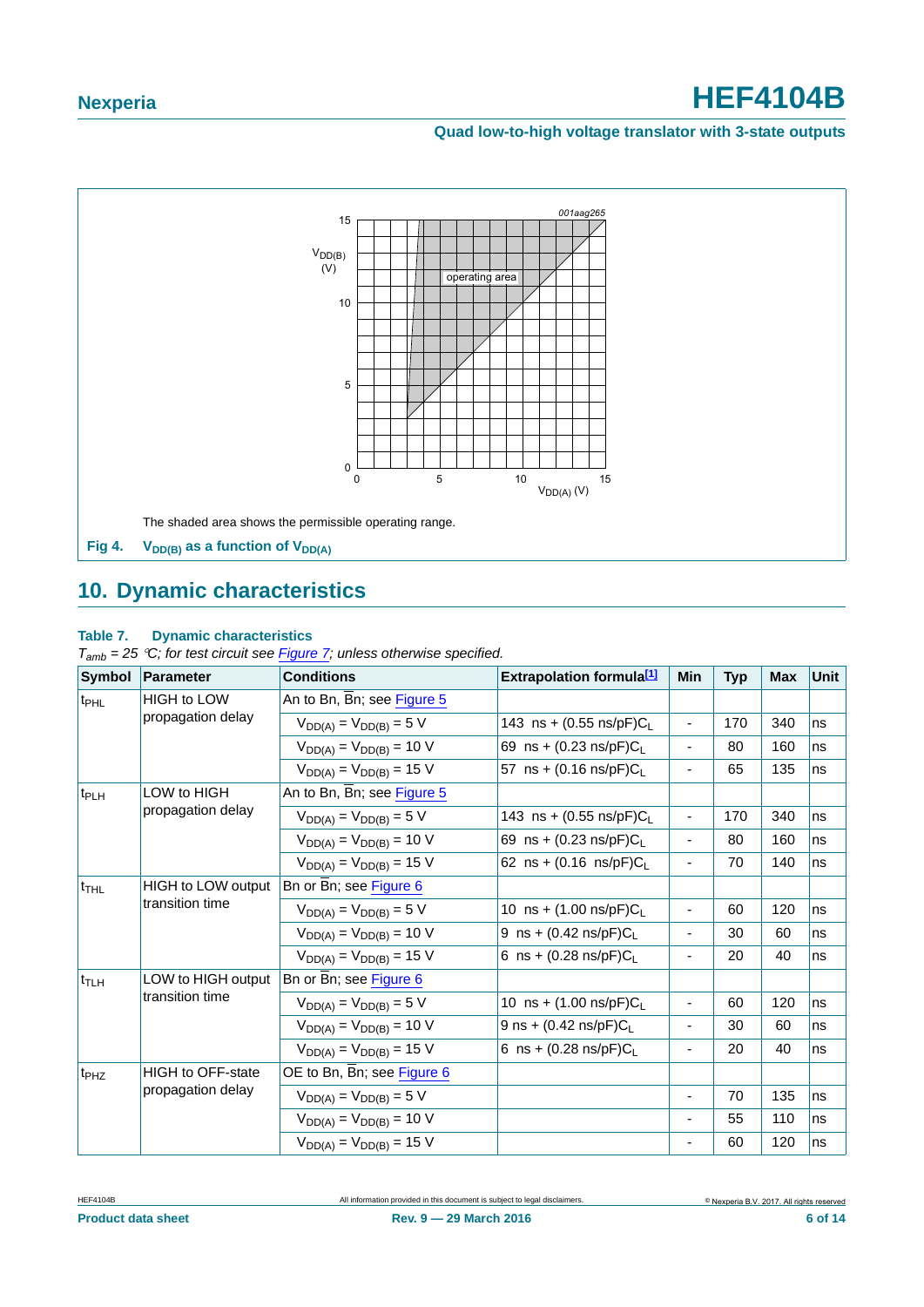### **Quad low-to-high voltage translator with 3-state outputs**

| Symbol           | <b>Parameter</b>  | <b>Conditions</b>              | <b>Extrapolation formula</b> [1] | <b>Min</b> | <b>Typ</b> | <b>Max</b> | <b>Unit</b> |
|------------------|-------------------|--------------------------------|----------------------------------|------------|------------|------------|-------------|
| t <sub>PLZ</sub> | LOW to OFF-state  | OE to Bn, Bn; see Figure 6     |                                  |            |            |            |             |
|                  | propagation delay | $V_{DD(A)} = V_{DD(B)} = 5 V$  |                                  | ٠          | 70         | 135        | ns          |
|                  |                   | $V_{DD(A)} = V_{DD(B)} = 10 V$ |                                  | ٠          | 55         | 105        | ns          |
|                  |                   | $V_{DD(A)} = V_{DD(B)} = 15$ V |                                  | ۰          | 55         | 110        | ns          |
| t <sub>PZH</sub> | OFF-state to HIGH | OE to Bn, Bn; see Figure 6     |                                  |            |            |            |             |
|                  | propagation delay | $V_{DD(A)} = V_{DD(B)} = 5 V$  |                                  | ٠          | 195        | 395        | ns          |
|                  |                   | $V_{DD(A)} = V_{DD(B)} = 10 V$ |                                  | ۰          | 95         | 195        | ns          |
|                  |                   | $V_{DD(A)} = V_{DD(B)} = 15$ V |                                  | ٠          | 80         | 165        | ns          |
| t <sub>PZL</sub> | OFF-state to LOW  | OE to Bn, Bn; see Figure 6     |                                  |            |            |            |             |
|                  | propagation delay | $V_{DD(A)} = V_{DD(B)} = 5 V$  |                                  | ٠          | 195        | 395        | ns          |
|                  |                   | $V_{DD(A)} = V_{DD(B)} = 10 V$ |                                  | ٠          | 95         | 190        | ns          |
|                  |                   | $V_{DD(A)} = V_{DD(B)} = 15$ V |                                  | ۰          | 80         | 160        | ns          |

### **Table 7. Dynamic characteristics** *…continued*

*Tamb = 25 C; for test circuit see Figure 7; unless otherwise specified.*

<span id="page-6-0"></span>[1] Typical value of the propagation delay and output transition time can be calculated with the extrapolation formula ( $C_L$  in pF).

### **Table 8. Dynamic power dissipation**

 $V_{DD(A)} = V_{DD(B)}$ ;  $V_{SS} = 0$  V;  $t_r = t_f \le 20$  ns;  $T_{amb} = 25$  °C.

|             | Symbol Parameter | $V_{DD}$ [1] | Typical formula $(\mu W)$                                          | where                                          |
|-------------|------------------|--------------|--------------------------------------------------------------------|------------------------------------------------|
| $P_D$       | dynamic power    | <b>5V</b>    | $ P_D = 3000 \times f_i + \Sigma(f_0 \times C_1) \times V_{DD}^2 $ | $f_i$ = input frequency in MHz;                |
| dissipation |                  | 10V          | $P_D = 12200 \times f_i + \Sigma(f_0 \times C_1) \times V_{DD}^2$  | $f_0$ = output frequency in MHz;               |
|             |                  | 15 V         | $P_D = 31000 \times f_i + \Sigma(f_0 \times C_1) \times V_{DD}^2$  | $C_L$ = output load capacitance in pF;         |
|             |                  |              |                                                                    | $\Sigma(f_0 \times C_L)$ = sum of the outputs; |
|             |                  |              |                                                                    | $V_{DD}$ = supply voltage in V.                |

<span id="page-6-1"></span>[1]  $V_{DD}$  is the same as  $V_{DD(A)}$  and  $V_{DD(B)}$ .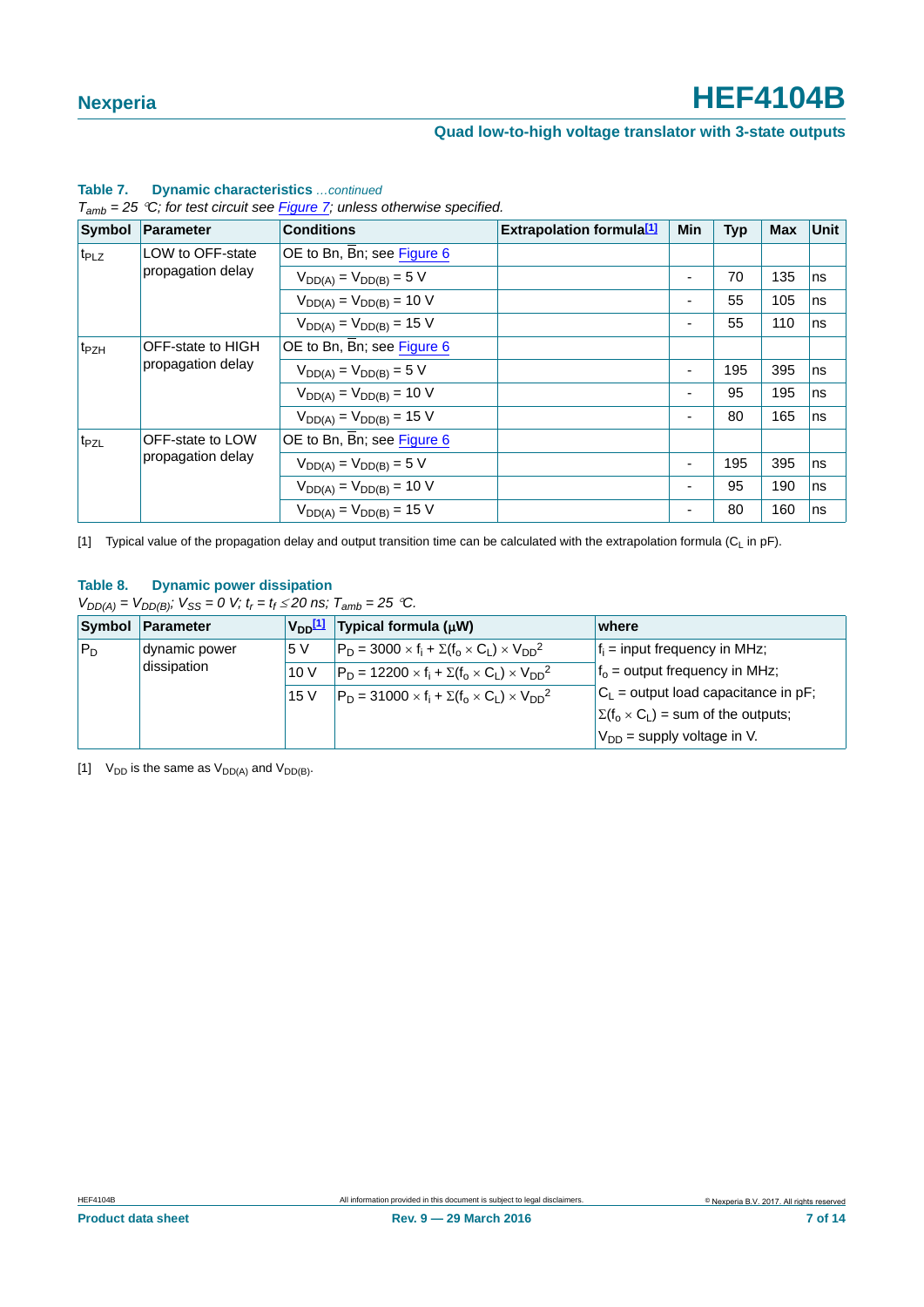### **Quad low-to-high voltage translator with 3-state outputs**

# <span id="page-7-3"></span>**11. Waveforms**



<span id="page-7-0"></span>

#### <span id="page-7-2"></span><span id="page-7-1"></span>**Table 9. Measurement points**

| Input                              |                       | <b>Output</b>  |                               |                |  |
|------------------------------------|-----------------------|----------------|-------------------------------|----------------|--|
| $\mathsf{v}_\mathsf{i}$<br>$V_{M}$ |                       | $V_{M}$        | $\mathbf{v}$<br>$\sim$ $\sim$ | <b>V</b>       |  |
| $V_{SS}$ or $V_{DD(A)}$            | 0.5V <sub>DD(A)</sub> | $0.5V_{DD(B)}$ | $0.1V_{DD(B)}$                | $0.9V_{DD(B)}$ |  |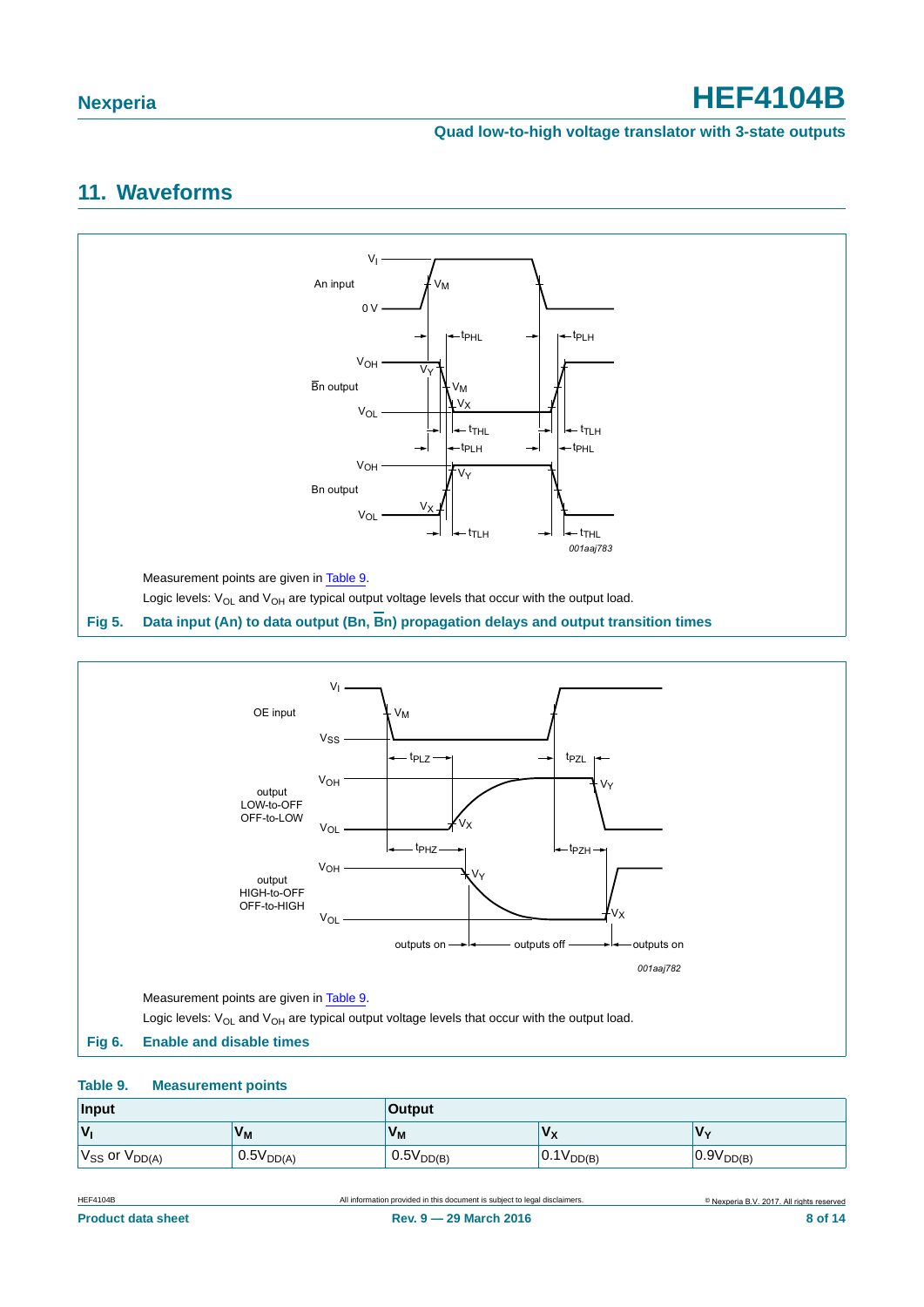### **Quad low-to-high voltage translator with 3-state outputs**



#### <span id="page-8-1"></span><span id="page-8-0"></span>**Table 10. Test data**

| <b>Supplies</b>         | <b>Input</b>                      | Load      |      | $\mathsf{v}_{\mathsf{EXT}}$ |                   |                                      |
|-------------------------|-----------------------------------|-----------|------|-----------------------------|-------------------|--------------------------------------|
| $V_{DD(A)} = V_{DD(B)}$ | ∣ t <sub>r</sub> , t <sub>ք</sub> | $R_L$     | ືີ   | <b>TPHL, TPLH</b>           | <b>IPZL, IPLZ</b> | ' <sup>T</sup> PZH, <sup>T</sup> PHZ |
| 15 V to 15 V            | $20$ ns                           | $k\Omega$ | 50pF | open                        | VDD(B)            | v <sub>SS</sub>                      |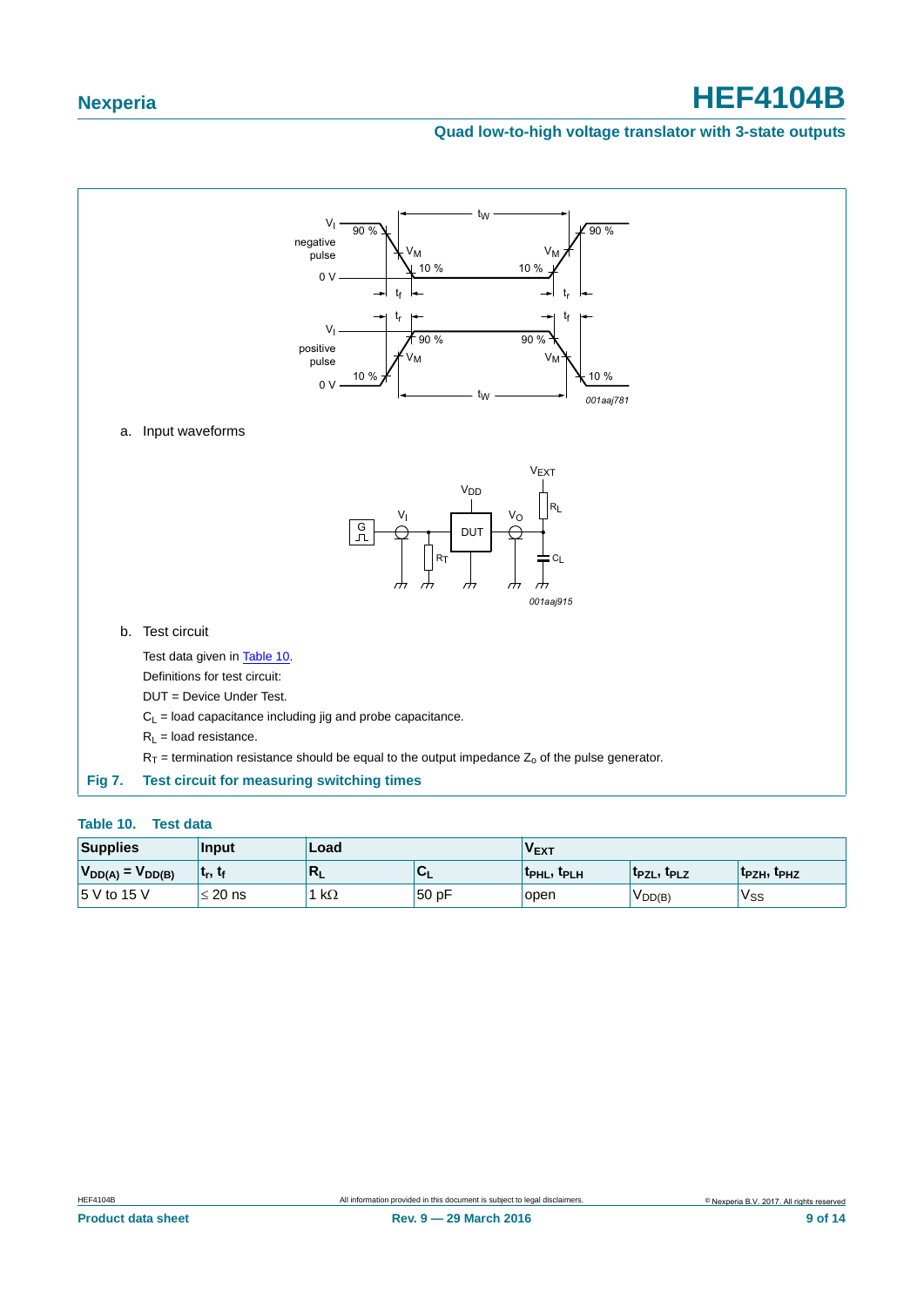**Quad low-to-high voltage translator with 3-state outputs**

## <span id="page-9-0"></span>**12. Package outline**



#### **Fig 8. Package outline SOT109-1 (SO16)**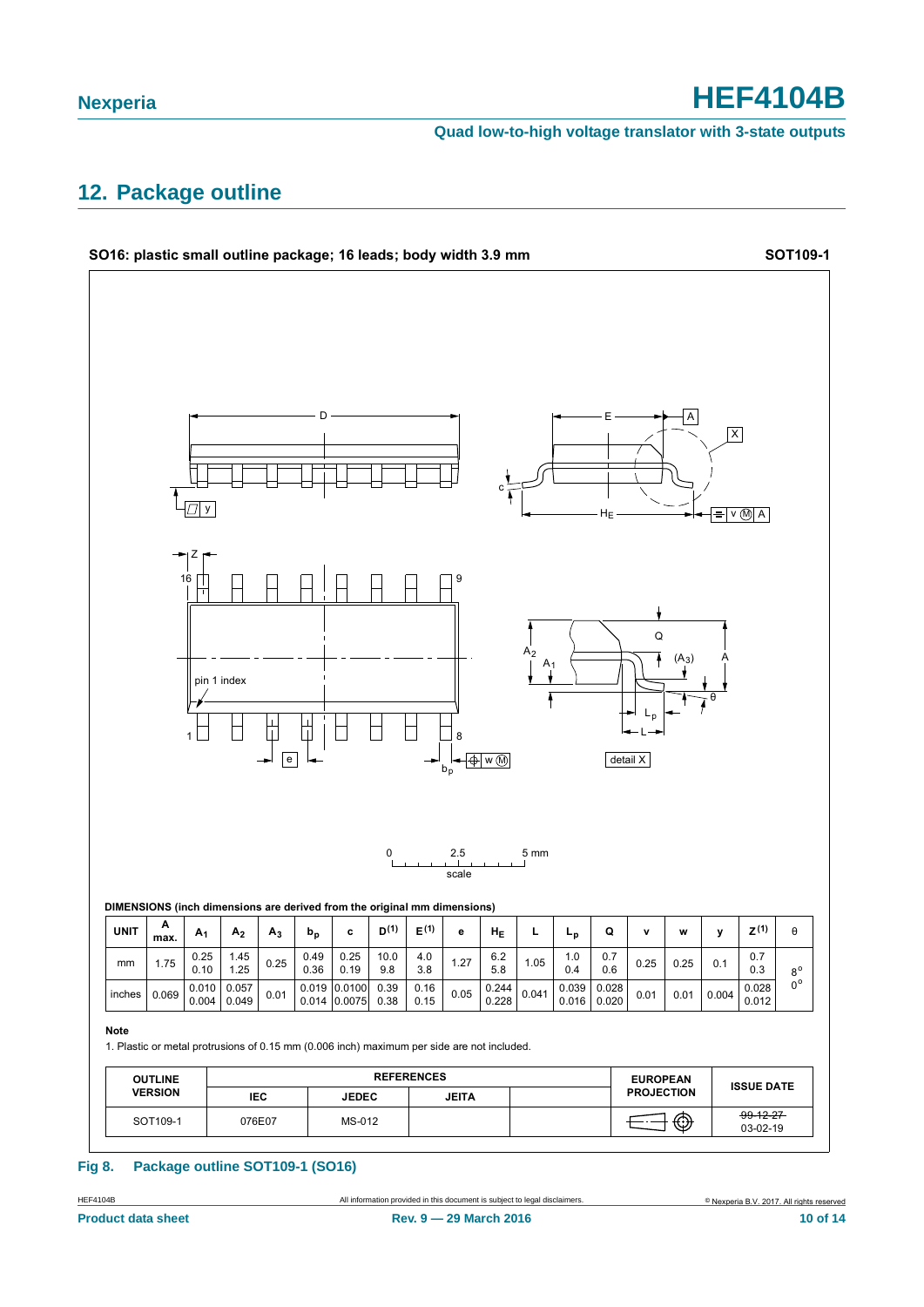# <span id="page-10-0"></span>**13. Revision history**

### **Table 11. Revision history**

| <b>Document ID</b>  | Release date | Data sheet status                                            | <b>Change notice</b> | <b>Supersedes</b>       |
|---------------------|--------------|--------------------------------------------------------------|----------------------|-------------------------|
| HEF4104B v.9        | 20160329     | Product data sheet                                           |                      | HEF4104B v.8            |
| Modifications:      |              | • Type number HEF4104BP (SOT38-4) removed.                   |                      |                         |
| HEF4104B v.8        | 20111111     | Product data sheet                                           |                      | HEF4104B v.7            |
| Modifications:      |              | Section Applications removed                                 |                      |                         |
|                     |              | • Table 6: I <sub>OH</sub> minimum values changed to maximum |                      |                         |
| HEF4104B v.7        | 20091216     | Product data sheet                                           |                      | HEF4104B v.6            |
| HEF4104B v.6        | 20091102     | Product data sheet                                           |                      | HEF4104B v.5            |
| HEF4104B v.5        | 20090728     | Product data sheet                                           |                      | HEF4104B v.4            |
| <b>HEF4104B v.4</b> | 20090305     | Product data sheet                                           |                      | HEF4104B_CNV v.3        |
| HEF4104B_CNV v.3    | 19950101     | Product specification                                        |                      | <b>HEF4104B CNV v.2</b> |
| HEF4104B CNV v.2    | 19950101     | Product specification                                        |                      |                         |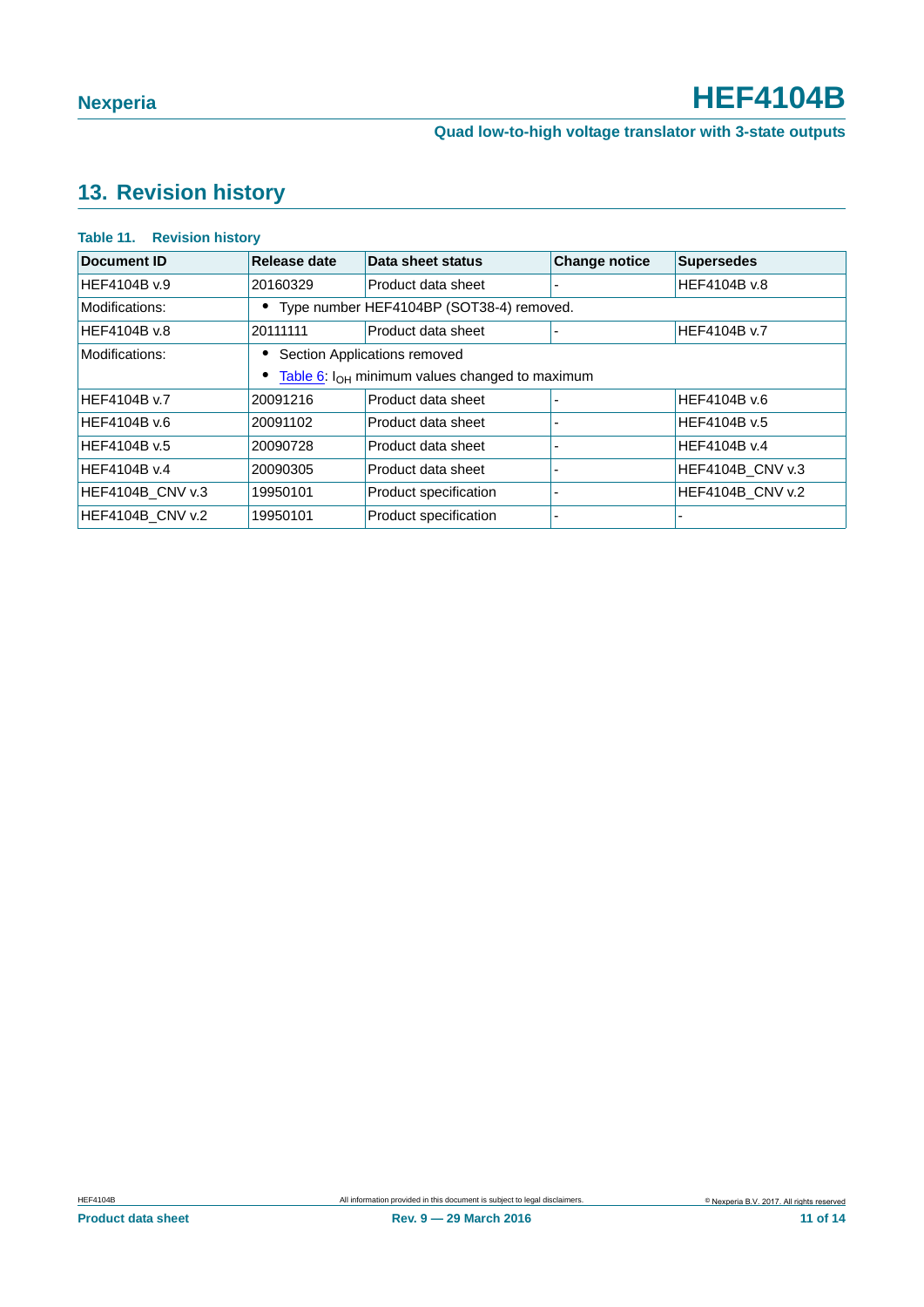# <span id="page-11-3"></span>**14. Legal information**

### <span id="page-11-4"></span>**14.1 Data sheet status**

| Document status[1][2]          | <b>Product status</b> <sup>[3]</sup> | <b>Definition</b>                                                                     |
|--------------------------------|--------------------------------------|---------------------------------------------------------------------------------------|
| Objective [short] data sheet   | Development                          | This document contains data from the objective specification for product development. |
| Preliminary [short] data sheet | Qualification                        | This document contains data from the preliminary specification.                       |
| Product [short] data sheet     | Production                           | This document contains the product specification.                                     |

<span id="page-11-0"></span>[1] Please consult the most recently issued document before initiating or completing a design.

<span id="page-11-1"></span>[2] The term 'short data sheet' is explained in section "Definitions".

<span id="page-11-2"></span>[3] The product status of device(s) described in this document may have changed since this document was published and may differ in case of multiple devices. The latest product status<br>information is available on the Intern

### <span id="page-11-5"></span>**14.2 Definitions**

**Draft —** The document is a draft version only. The content is still under internal review and subject to formal approval, which may result in modifications or additions. Nexperia does not give any

representations or warranties as to the accuracy or completeness of information included herein and shall have no liability for the consequences of use of such information.

**Short data sheet —** A short data sheet is an extract from a full data sheet with the same product type number(s) and title. A short data sheet is intended for quick reference only and should not be relied upon to contain detailed and full information. For detailed and full information see the relevant full data sheet, which is available on request via the local Nexperia sales office. In case of any inconsistency or conflict with the short data sheet, the full data sheet shall prevail.

**Product specification —** The information and data provided in a Product data sheet shall define the specification of the product as agreed between Nexperia and its customer, unless Nexperia and

customer have explicitly agreed otherwise in writing. In no event however, shall an agreement be valid in which the Nexperia product is deemed to offer functions and qualities beyond those described in the Product data sheet.

### <span id="page-11-6"></span>**14.3 Disclaimers**

**Limited warranty and liability —** Information in this document is believed to be accurate and reliable. However, Nexperia does not give any representations or warranties, expressed or implied, as to the accuracy or completeness of such information and shall have no liability for the consequences of use of such information. Nexperia takes no responsibility for the content in this document if provided by an information source outside of Nexperia.

In no event shall Nexperia be liable for any indirect, incidental, punitive, special or consequential damages (including - without limitation - lost profits, lost savings, business interruption, costs related to the removal or replacement of any products or rework charges) whether or not such damages are based on tort (including negligence), warranty, breach of contract or any other legal theory.

Notwithstanding any damages that customer might incur for any reason whatsoever, Nexperia's aggregate and cumulative liability towards customer for the products described herein shall be limited in accordance with the *Terms and conditions of commercial sale* of Nexperia.

**Right to make changes —** Nexperia reserves the right to make changes to information published in this document, including without limitation specifications and product descriptions, at any time and without notice. This document supersedes and replaces all information supplied prior to the publication hereof.

**Suitability for use - Nexperia products are not designed** authorized or warranted to be suitable for use in life support, life-critical or safety-critical systems or equipment, nor in applications where failure or malfunction of a Nexperia product can reasonably be expected to result in personal injury, death or severe property or environmental damage. Nexperia and its suppliers accept no liability for inclusion and/or use of Nexperia products in such equipment or applications and therefore such inclusion and/or use is at the customer's own risk.

**Applications —** Applications that are described herein for any of these products are for illustrative purposes only. Nexperia makes no representation or warranty that such applications will be suitable for the specified use without further testing or modification.

Customers are responsible for the design and operation of their applications and products using Nexperia products, and Nexperia accepts no liability for any assistance with applications or customer product design. It is customer's sole responsibility to determine whether the Nexperia product is suitable and fit for the customer's applications and products planned, as well as for the planned application and use of customer's third party customer(s). Customers should provide appropriate design and operating safeguards to minimize the risks associated with their applications and products.

Nexperia does not accept any liability related to any default, damage, costs or problem which is based on any weakness or default in the customer's applications or products, or the application or use by customer's third party customer(s). Customer is responsible for doing all necessary testing for the customer's applications and products using Nexperia products in order to avoid a default of the applications and the products or of the application or use by customer's third party customer(s). Nexperia does not accept any liability in this respect.

**Limiting values —** Stress above one or more limiting values (as defined in the Absolute Maximum Ratings System of IEC 60134) will cause permanent damage to the device. Limiting values are stress ratings only and (proper) operation of the device at these or any other conditions above those given in the Recommended operating conditions section (if present) or the Characteristics sections of this document is not warranted. Constant or repeated exposure to limiting values will permanently and irreversibly affect the quality and reliability of the device.

**Terms and conditions of commercial sale —** Nexperia

products are sold subject to the general terms and conditions of commercial sale, as published at [http://www.nexperia.com/profile/te](http://www.nexperia.com/profile/terms)rms, unless otherwise agreed in a valid written individual agreement. In case an individual agreement is concluded only the terms and conditions of the respective agreement shall apply. Nexperia hereby expressly objects to applying the customer's general terms and conditions with regard to the purchase of Nexperia products by customer.

**No offer to sell or license —** Nothing in this document may be interpreted or construed as an offer to sell products that is open for acceptance or the grant, conveyance or implication of any license under any copyrights, patents or other industrial or intellectual property rights.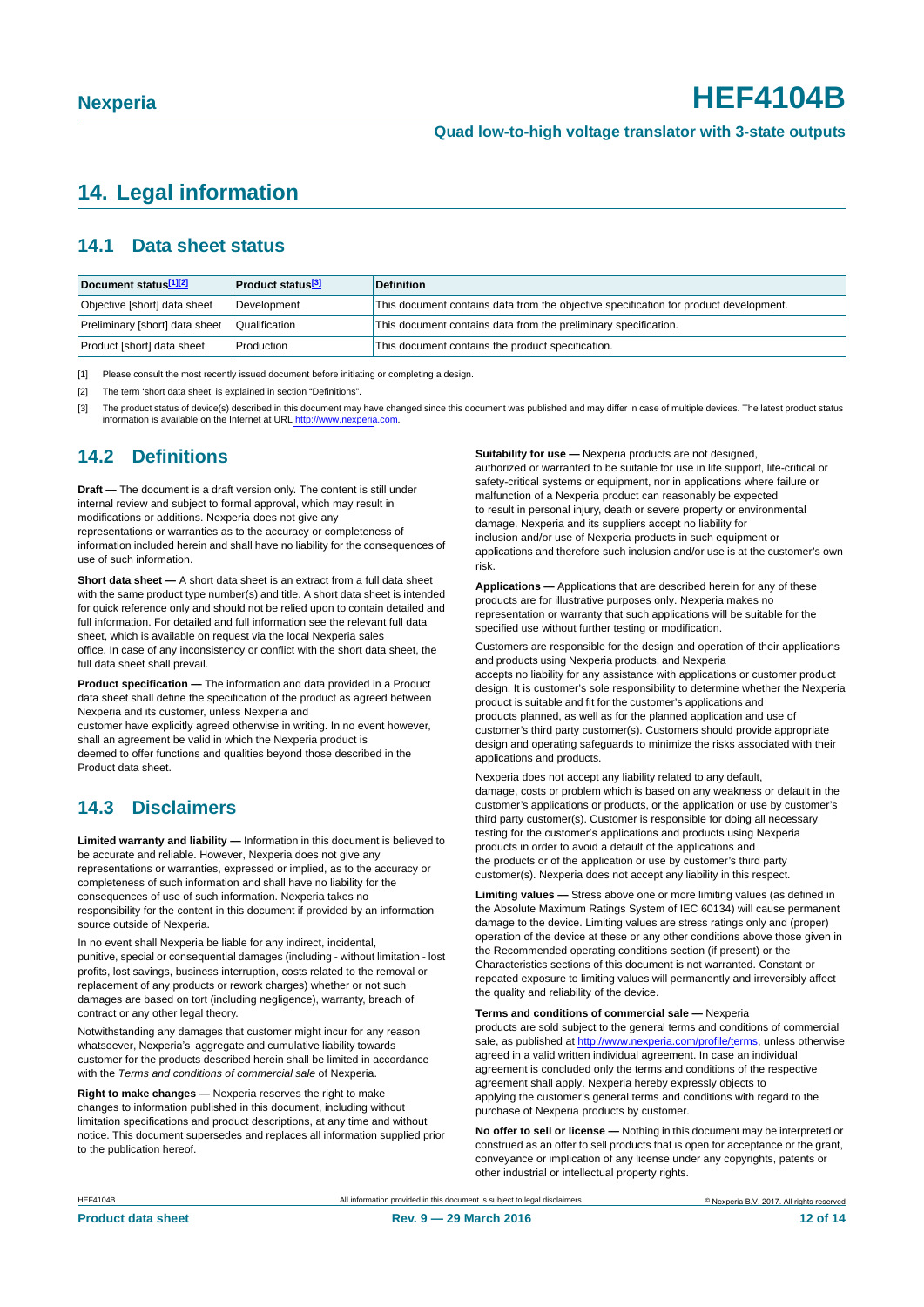#### **Quad low-to-high voltage translator with 3-state outputs**

**Export control —** This document as well as the item(s) described herein may be subject to export control regulations. Export might require a prior authorization from competent authorities.

**Non-automotive qualified products —** Unless this data sheet expressly states that this specific Nexperia product is automotive qualified, the product is not suitable for automotive use. It is neither qualified nor tested in accordance with automotive testing or application requirements. Nexperia accepts no liability for inclusion and/or use of

non-automotive qualified products in automotive equipment or applications.

In the event that customer uses the product for design-in and use in automotive applications to automotive specifications and standards, customer (a) shall use the product without Nexperia's warranty of the

product for such automotive applications, use and specifications, and (b) whenever customer uses the product for automotive applications beyond Nexperia's specifications such use shall be solely at customer's own risk, and (c) customer fully indemnifies Nexperia for any liability, damages or failed product claims resulting from customer design and use of the product for automotive applications beyond Nexperia's standard warranty and Nexperia's product specifications.

**Translations —** A non-English (translated) version of a document is for reference only. The English version shall prevail in case of any discrepancy between the translated and English versions.

### <span id="page-12-0"></span>**14.4 Trademarks**

Notice: All referenced brands, product names, service names and trademarks are the property of their respective owners.

# <span id="page-12-1"></span>**15. Contact information**

For more information, please visit: **http://www.nexperia.com**

For sales office addresses, please send an email to: **salesaddresses@nexperia.com**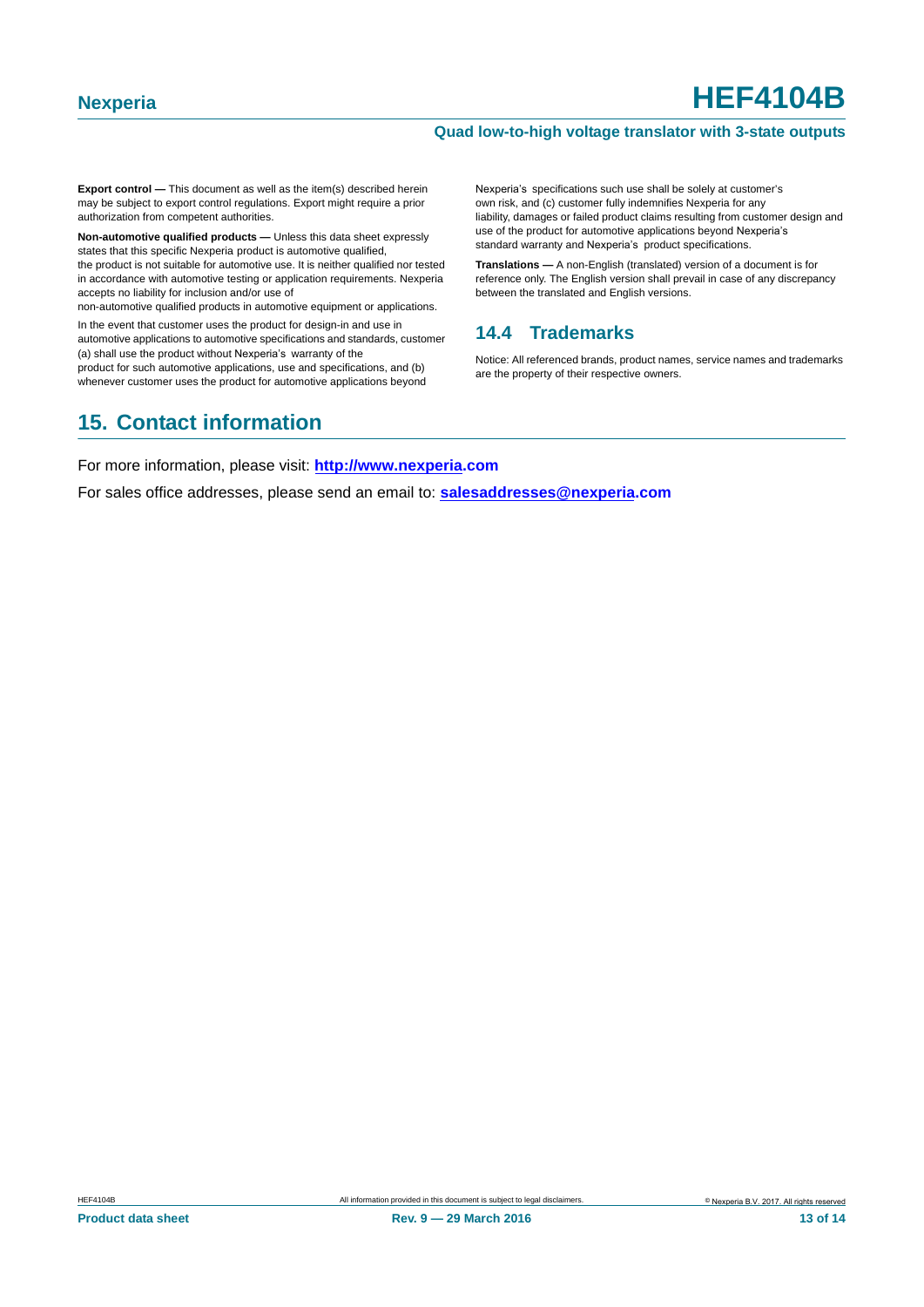### **Quad low-to-high voltage translator with 3-state outputs**

# <span id="page-13-0"></span>**16. Contents**

| 1          |                                                                  |
|------------|------------------------------------------------------------------|
| 2          | Features and benefits  1                                         |
| 3          |                                                                  |
| 4          |                                                                  |
| 5          |                                                                  |
| 5.1<br>5.2 |                                                                  |
| 6          | Functional description  3                                        |
| 7          |                                                                  |
| 8          | Recommended operating conditions. 4                              |
| 9          | Static characteristics 5                                         |
| 10         |                                                                  |
|            | Dynamic characteristics  6                                       |
| 11         | Waveforms 8                                                      |
| 12         |                                                                  |
| 13         | Revision history 11                                              |
| 14         |                                                                  |
| 141        | Data sheet status $\ldots, \ldots, \ldots, \ldots, \ldots$<br>12 |
| 14.2       | 12                                                               |
| 14.3       | Disclaimers<br>12                                                |
| 144        | Trademarks<br>13                                                 |
| 15         | Contact information 13                                           |
| 16         |                                                                  |